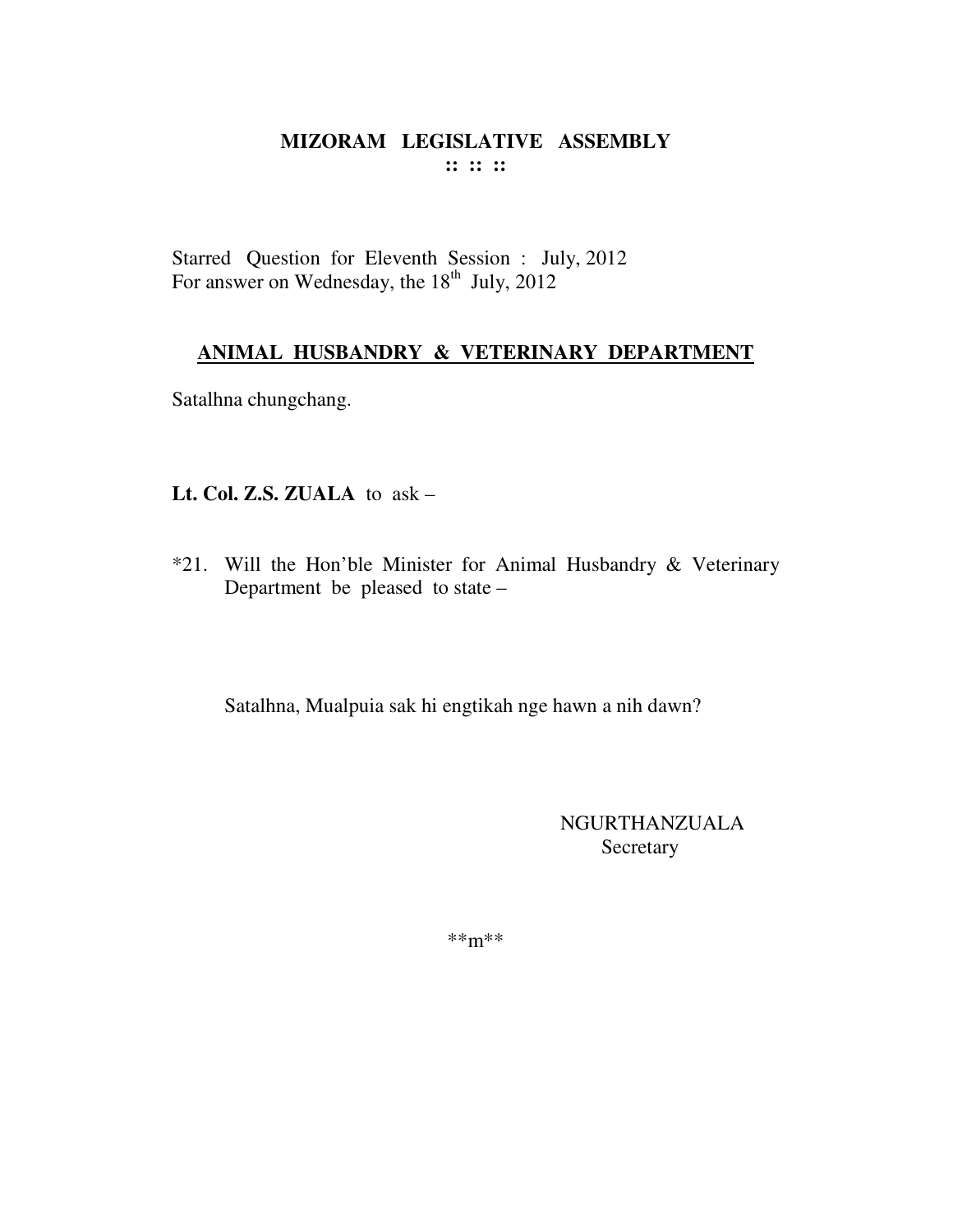Starred Question for Eleventh Session : July, 2012 For answer on Wednesday, the  $18<sup>th</sup>$  July, 2012

## **HEALTH & FAMILY WELFARE DEPARTMENT**

Mizoram Health Care Society sum chungchang.

#### **Pu K. LIANTLINGA** to ask –

- \*22. Will the Hon'ble Minister for Health & Family Welfare Department be pleased to state –
	- (a) Mizoram Health Care Society sum  $\bar{z}$  10 Crores Bajaj Alliance a mimal hming a dah kha lak chhuah vek a ni tawh em?
	- (b) Lak chhuah a nih tawh chuan hming hran hran leh Interest zat min hrilh thei em?

## NGURTHANZUALA **Secretary**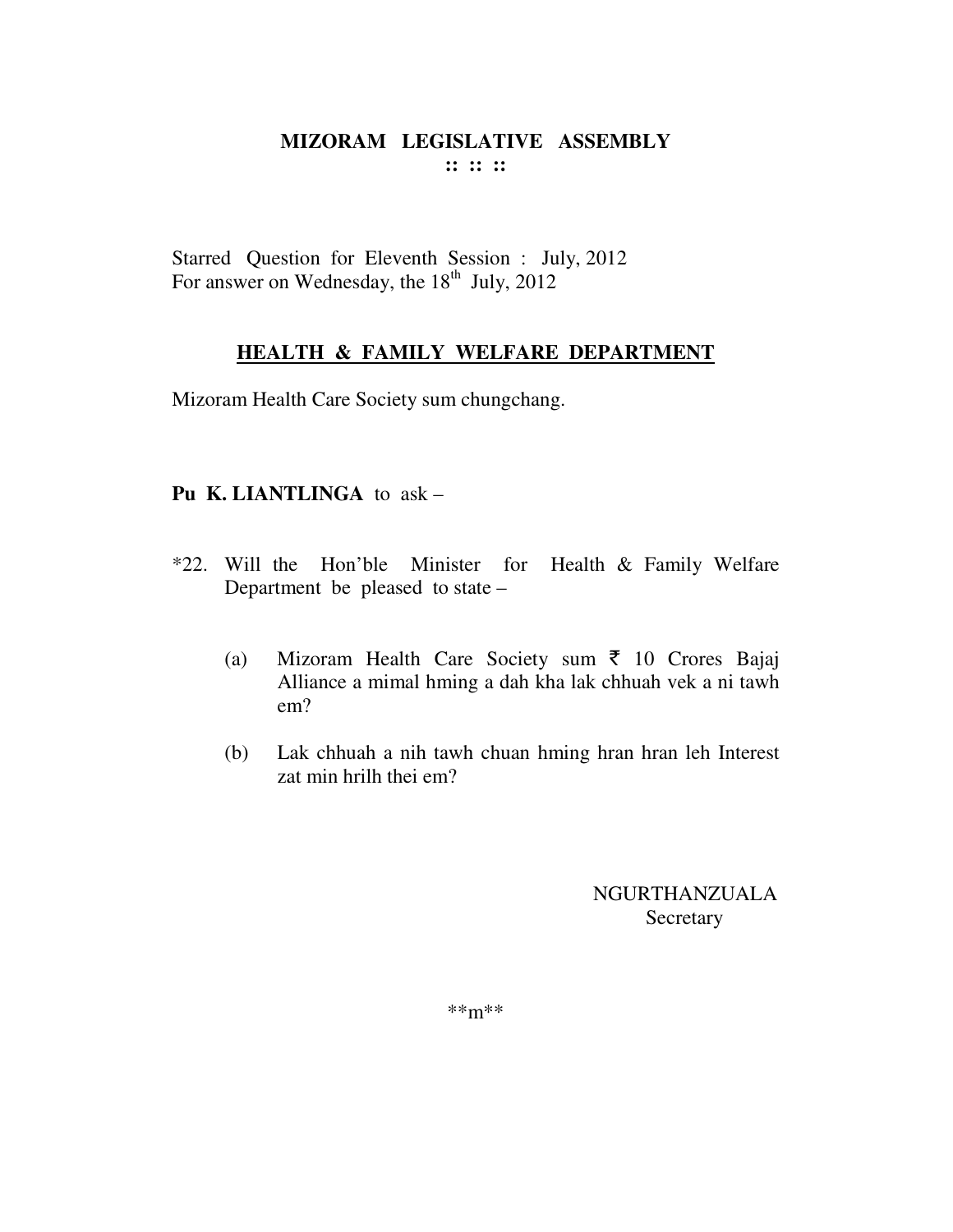Starred Question for Eleventh Session : July, 2012 For answer on Wednesday, the  $18<sup>th</sup>$  July, 2012

## **HEALTH & FAMILY WELFARE DEPARTMENT**

Civil Hospital, Saiha chungchang.

#### **Pu P.P. THAWLA** to ask –

- \*23. Will the Hon'ble Minister for Health & Family Welfare Department be pleased to state –
	- (a) Civil Hospital Saiha hi sak that tumna a awm em?
	- (b) Tuipang Dispensary hi lian zawka sak that tumna a awm em?

NGURTHANZUALA Secretary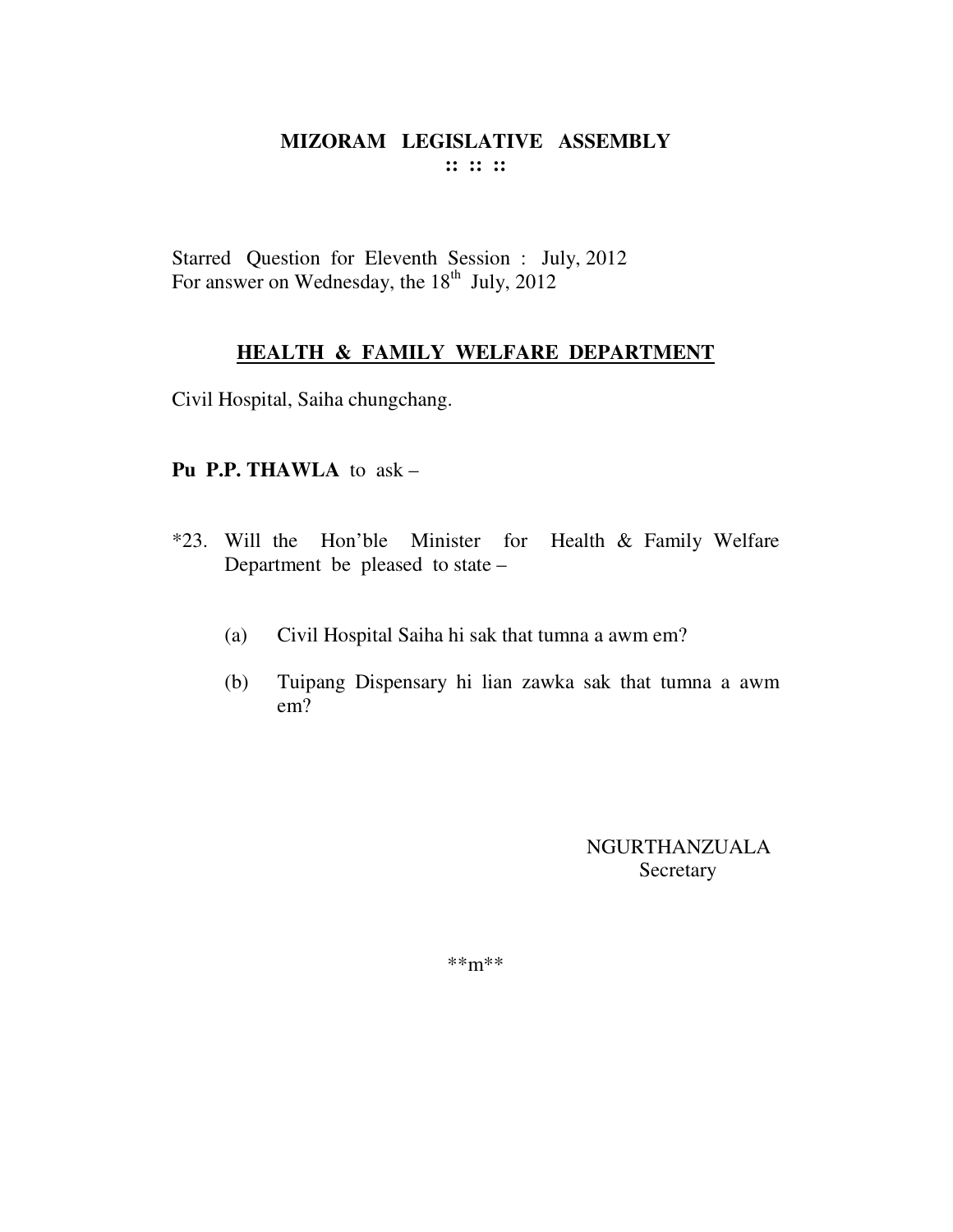Starred Question for Eleventh Session : July, 2012 For answer on Wednesday, the  $18<sup>th</sup>$  July, 2012

#### **TRANSPORT DEPARTMENT**

Transport Department Bus chungchang.

#### **Pu C. RAMHLUNA** to ask –

- \*24. Will the Hon'ble Minister for Transport Department be pleased to state –
	- (a) Transport Department-in Bus tlan lai engzatnge a neih ?
	- (b) JnNURM Bus engzatnge Thingtlang khuaah service tir a nih ?
	- (c) Thingtlang khua a service tur hian Central Government lam atangin phalna lak a ni em ?
	- (d) Transport Bus service ticket man atang hian Kum 2010-2011 leh 2011-2012 chhungin pawisa engzatnge hmuh a nih ?

NGURTHANZUALA Secretary.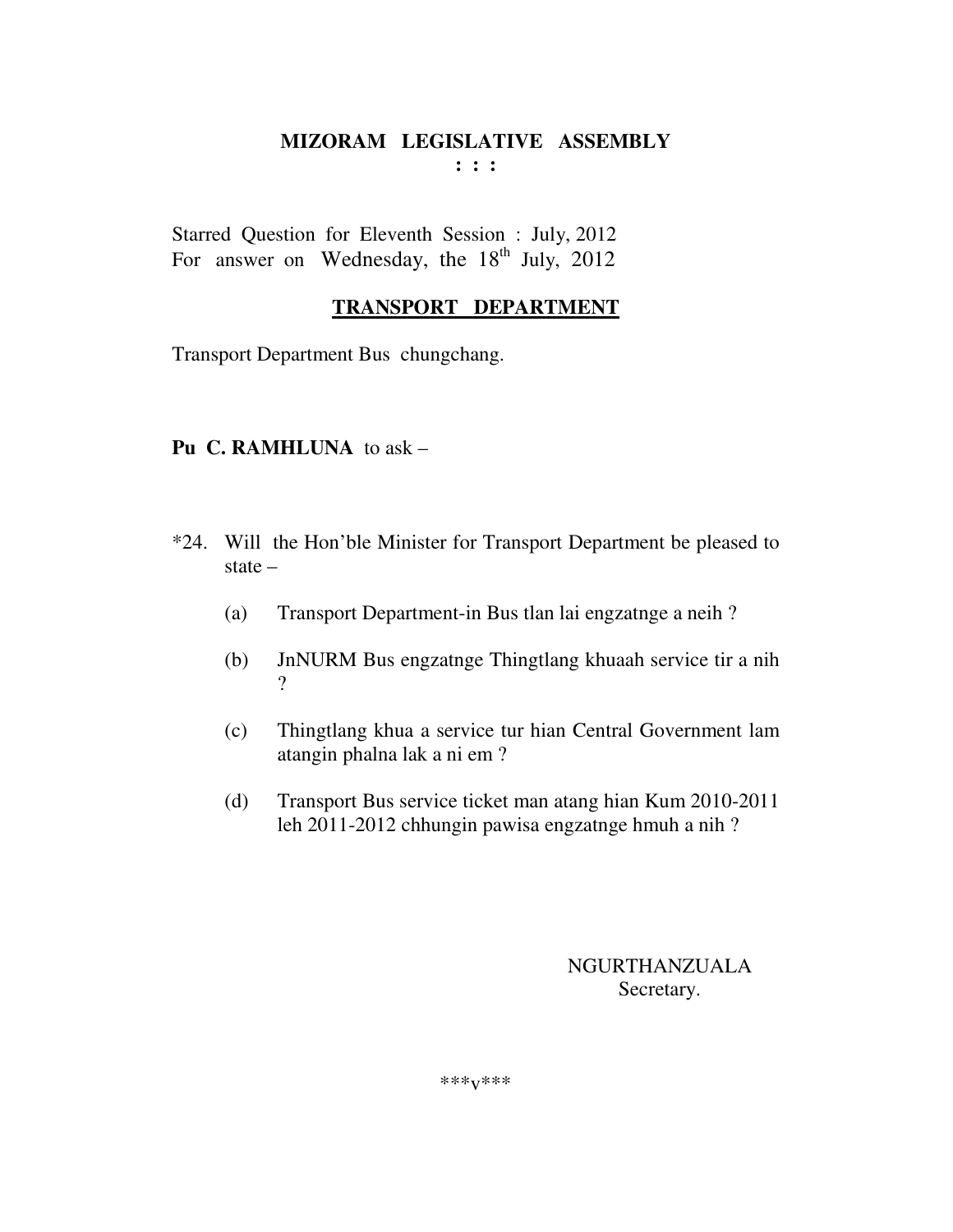Starred Question for Eleventh Session : July, 2012 For answer on Wednesday, the  $18<sup>th</sup>$  July, 2012

## **TRANSPORT DEPARTMENT**

Railway Ticketting chungchang.

## **Pu T.T. ZOTHANSANGA** to ask –

\*25. Will the Hon'ble Minister for Transport Department be pleased to state –

PRS (Railway ticket lak/reservation tihna) hi khawi hmunah te nge kan neih ?

> NGURTHANZUALA Secretary.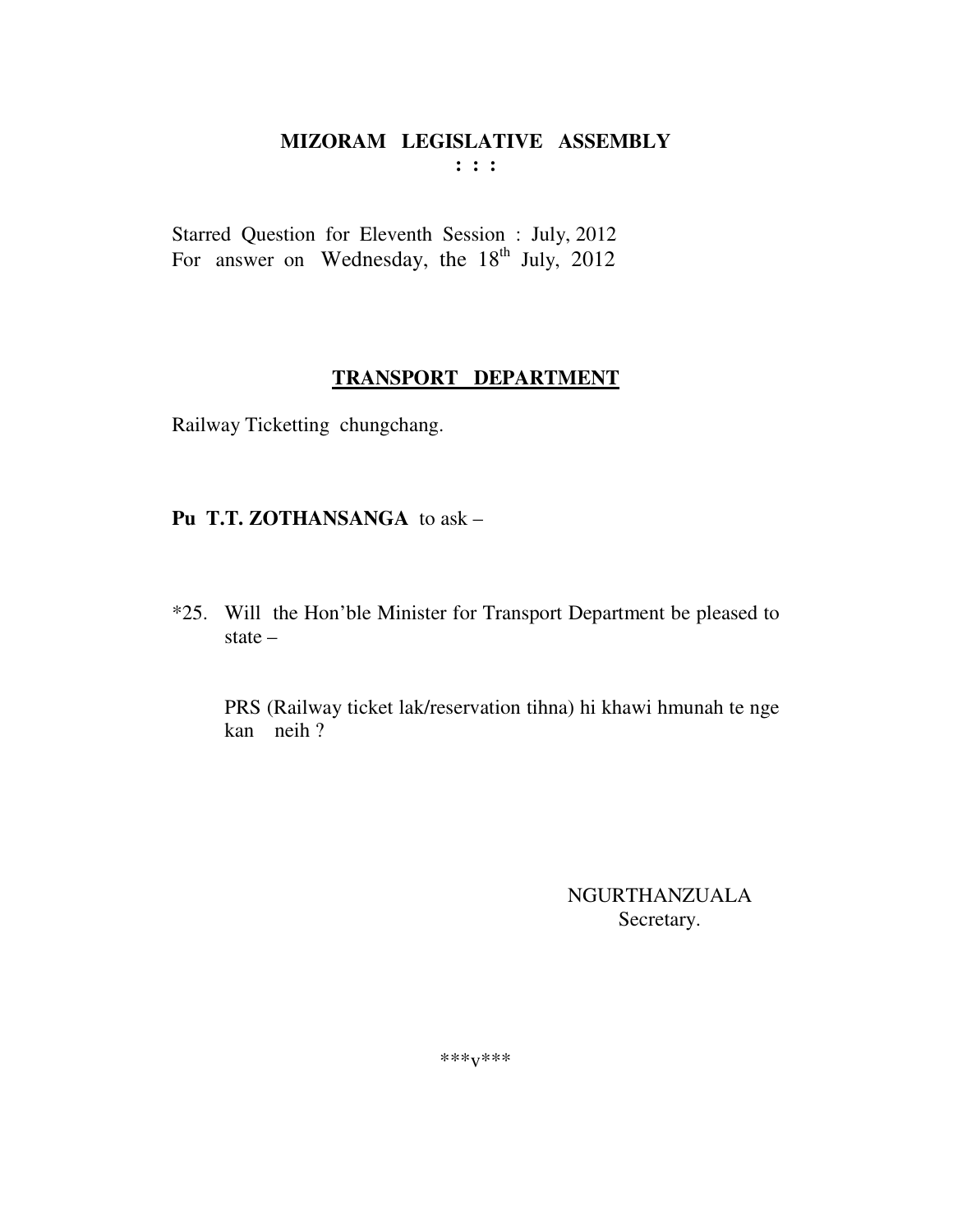Starred Question for Eleventh Session : July, 2012.<br>For answer on Wednesday, the 18<sup>th</sup> July 2012.

#### **HEALTH & FAMILY WELFARE DEPARTMENT**

Rabung PHC-a Doctor chungchang

#### Pu T.T.ZOTHANSANGA to ask -

\*26. Will the Hon'ble Minister for Health & Family Welfare Department be pleased to state –

Rabung PHC-ah engtikah nge Doctor min pek ang?

**NGURTHANZUALA** Secretary

 $\dots$ ...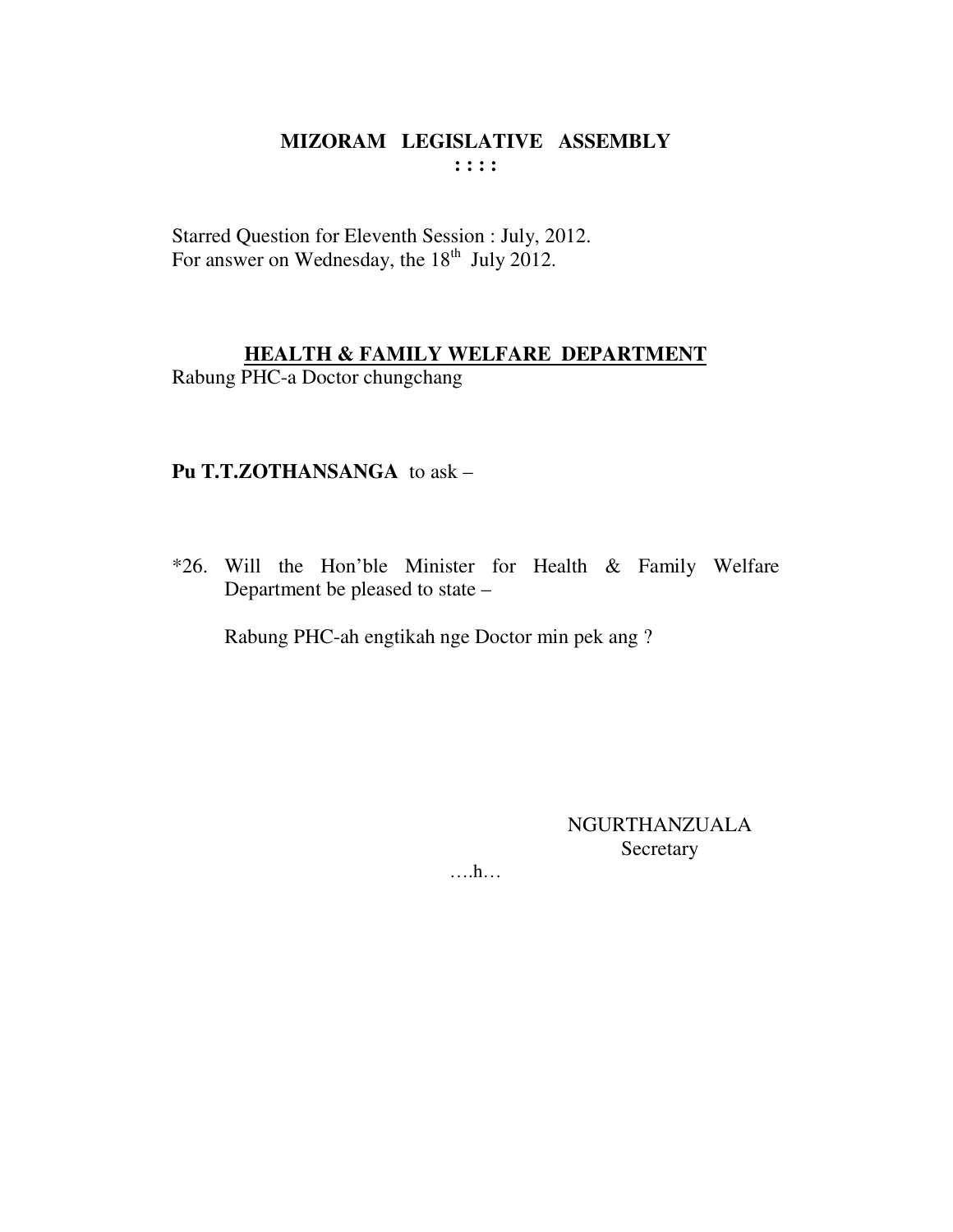# MIZORAM LEGISLATIVE ASSEMBLY

 $: : :$ 

Starred Question for Eleventh Session : July, 2012 For answer on Wednesday, the 18<sup>th</sup> July, 2012

## ENVIRONMENT & FORESTS DEPARTMENT

Ram ngaw chungchang.

#### Pu K. LIANZUALA to ask -

\*27. Will the Hon'ble Minister for Environment & Forests Department pleased to state be

Mizoramah Ramngaw (Dense Forest) engtia zau nge awm?

NGURTHANZUALA Secretary.

\*\*\* $V$ \*\*\*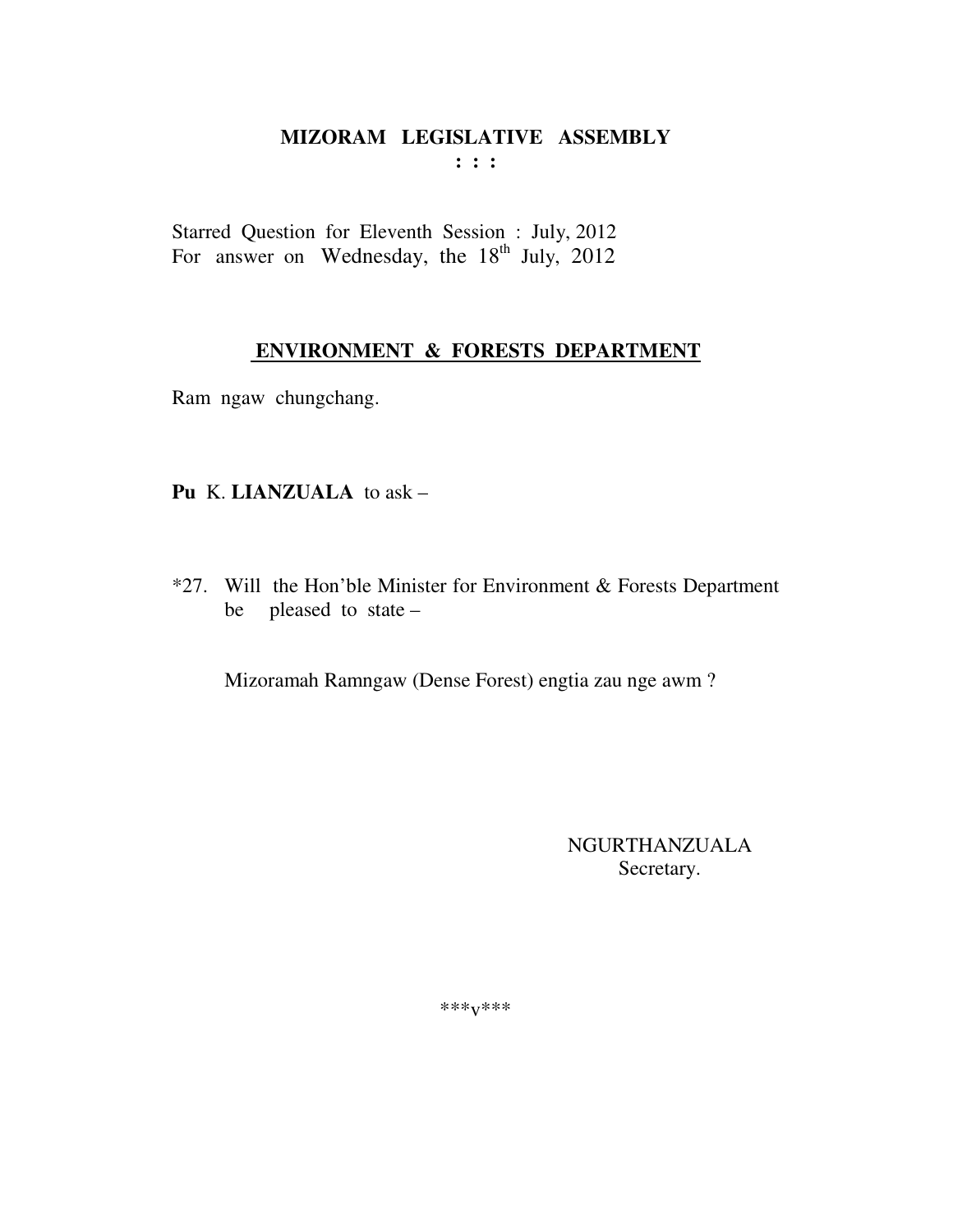Starred Question for Eleventh Session : July, 2012 For answer on Wednesday, the  $18<sup>th</sup>$  July, 2012

#### **PUBLIC HEALTH ENGINEERING DEPARTMENT**

Zanlawn khaw tui tlan chungchang.

#### **Pu HMINGDAILOVA KHIANGTE** to ask –

\*28. Will the Hon'ble Minister for Public Health Engineering Department be pleased to state –

Zanlawn khaw tui tlan an khamkhawp loh avanga an tui lakna (Vandawt lui) chhakah, lian zawka tuikhuah tur PHE Minister zahawm takin a sawi engtikah nge tan anih ang?

> NGURTHANZUALA **Secretary**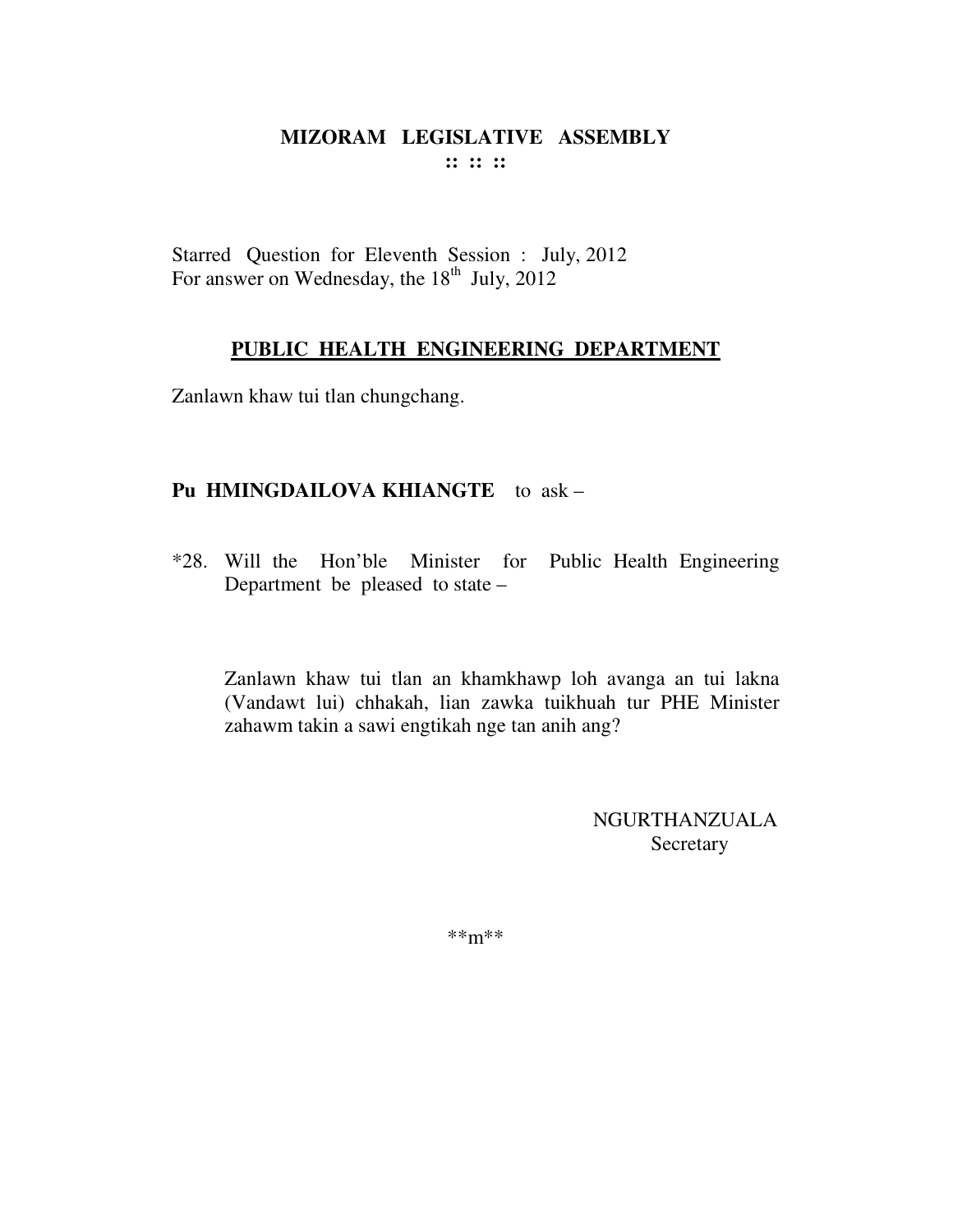Starred Question for Eleventh Session : July, 2012 For answer on Wednesday, the  $18<sup>th</sup>$  July, 2012

## **LAND REVENUE & SETTLEMENT DEPARTMENT**

Bawngkawn Brigade ram chhunga L.S.C. chungchang.

#### **Pu K. LIANTLINGA** to ask –

\*29. Will the Hon'ble Minister for Land Revenue & Settlement Department be pleased to state –

Bawngkawn Brigade ram chhunga (Community Development Project Area) L.S.C. engemawzah awm cancelled tura tih kha peih fel a ni tawh em?

> NGURTHANZ UALA Secretary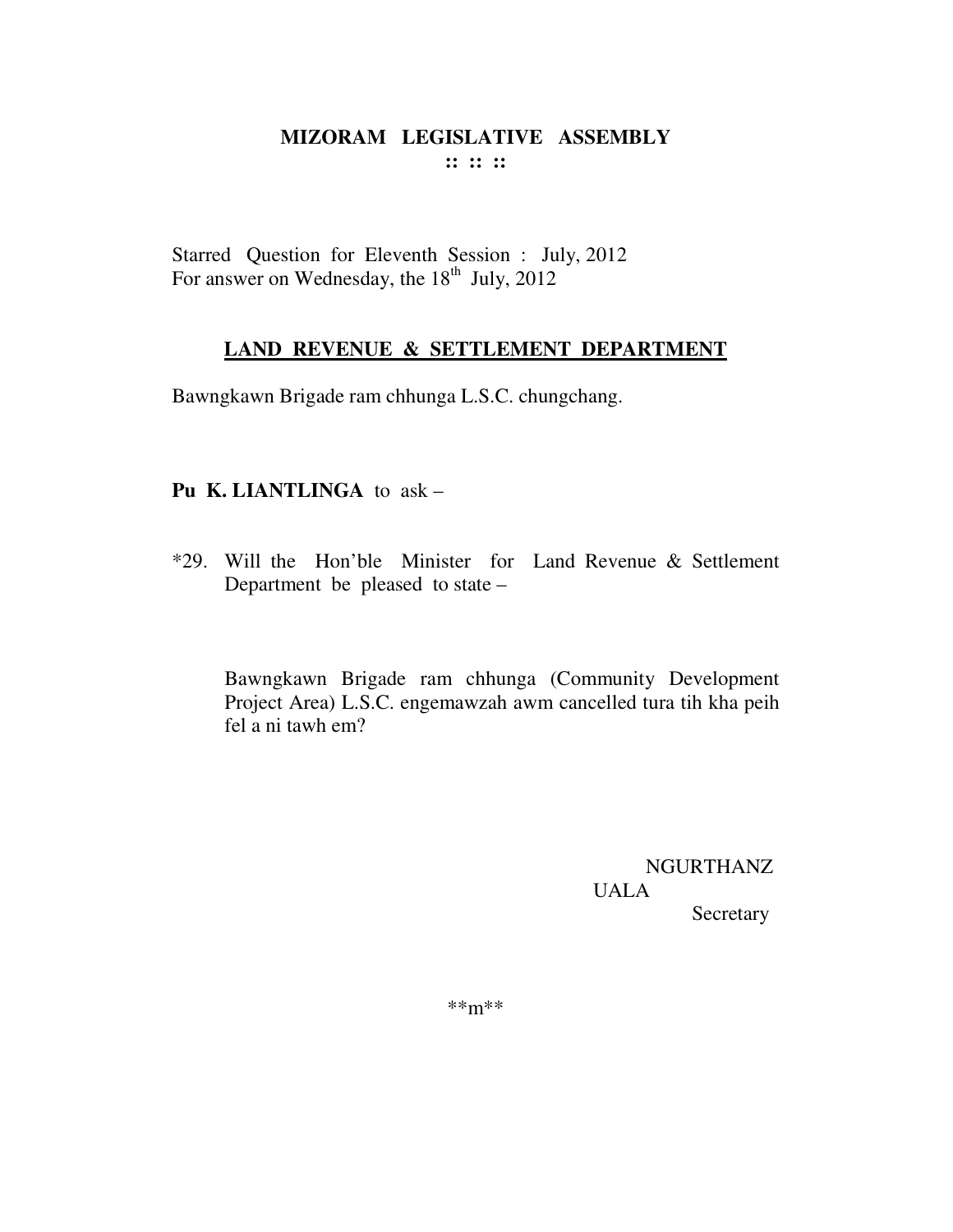Starred Question for Eleventh Session : July, 2012 For answer on Wednesday, the  $18<sup>th</sup>$  July, 2012

#### **HEALTH & FAMILY WELFARE DEPARTMENT**

Tualpui khuaa Health Worker dah chungchang.

#### **Pu LALDUHOMA** to ask –

\*30. Will the Hon'ble Minister for Health & Family Welfare Department be pleased to state –

Tualpui khuaah Health Worker dah tum a ni em? Engtikah nge dah a nih ang?

> NGURTHANZUALA Secretary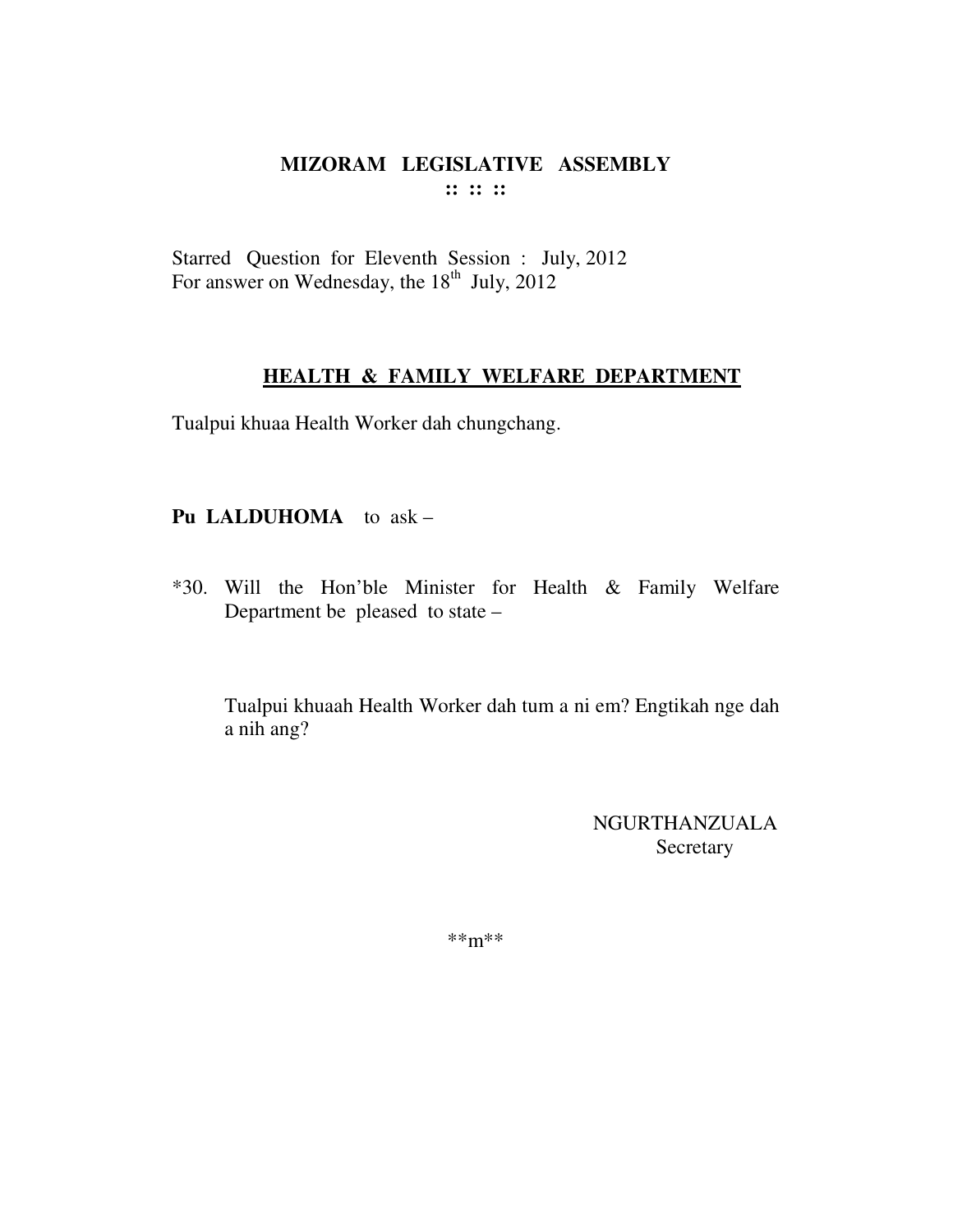Starred Question for Eleventh Session : July, 2012. For answer on Wednesday, the  $18<sup>th</sup>$  July 2012.

#### **SOCIAL WELFARE DEPARTMENT**

Bengdar sem chungchang

#### **Pu R. L. PIANMAWIA** to ask –

- \*31. Will the Hon'ble Minister for Social Welfare Department be pleased to state –
	- a) Social Welfare Department atanga Bengdar sem thin hi lei nge Central Sorkar atanga a thlawn a dawn ?
	- b) Lei anih chuan pakhat man engzatnge ?
	- c) Tuna sem thin aia tha zawk deuh hi sem dan a awm em ?

#### NGURTHANZUALA Secretary

….h…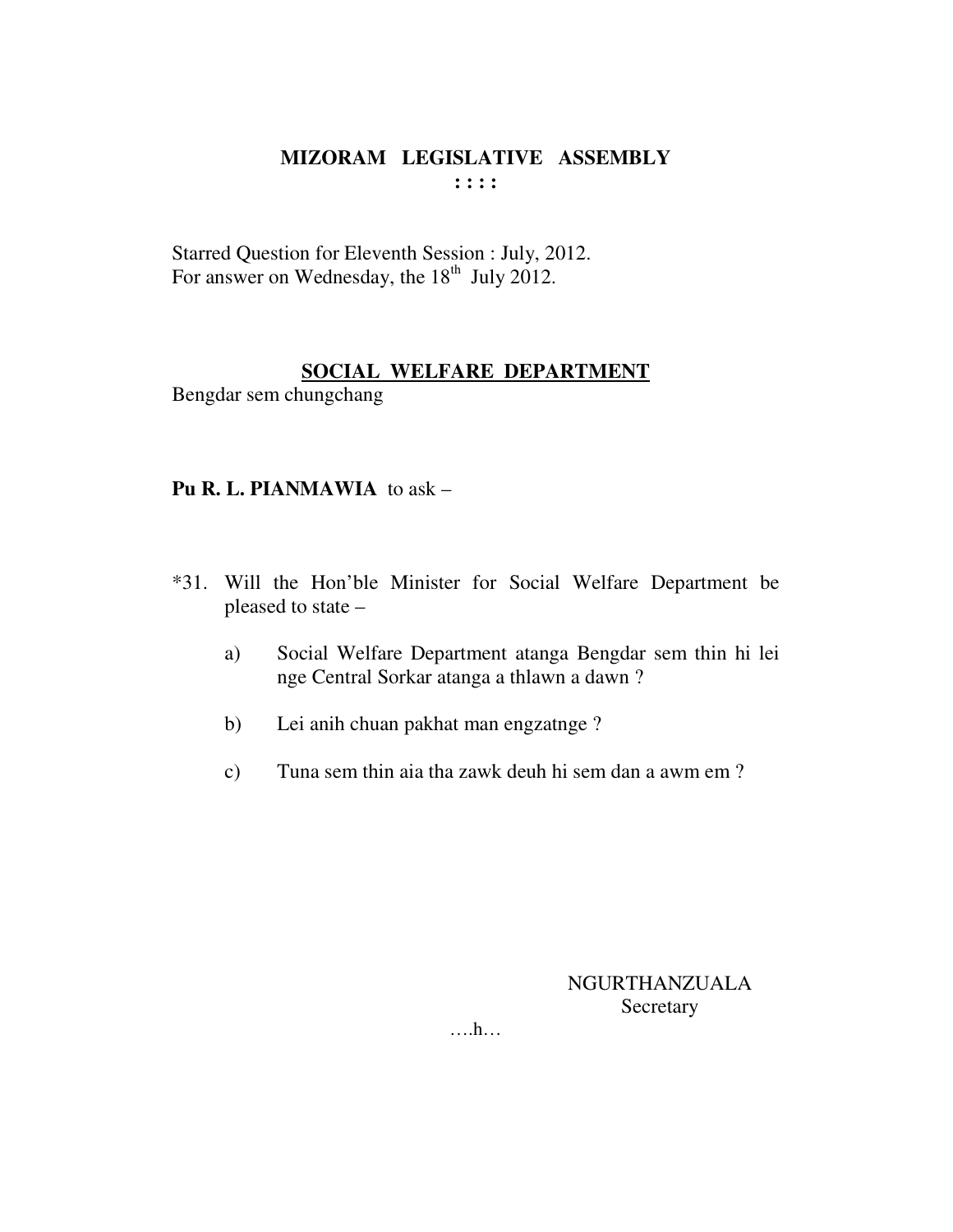#### MIZORAM LEGISLATIVE ASSEMBLY  $\mathbf{1}$   $\mathbf{1}$   $\mathbf{1}$

Starred Question for Eleventh Session : July, 2012 For answer on Wednesday, the 18<sup>th</sup> July, 2012

## TRANSPORT DEPARTMENT

Car rental service chungchang.

#### Pu C. RAMHLUNA to ask -

- \*32. Will the Hon'ble Minister for Transport Department be pleased to state  $-$ 
	- Aizawlah Car Rental service lai engzatnge awm?  $(a)$
	- Car Rental Motor-te hian Passenger and Goods Tax an pe ve  $(b)$  $em<sub>2</sub>$
	- $(c)$ Fitness Certificate an nei bawk em?

#### **NGURTHANZUALA** Secretary.

\*\*\* $V$ \*\*\*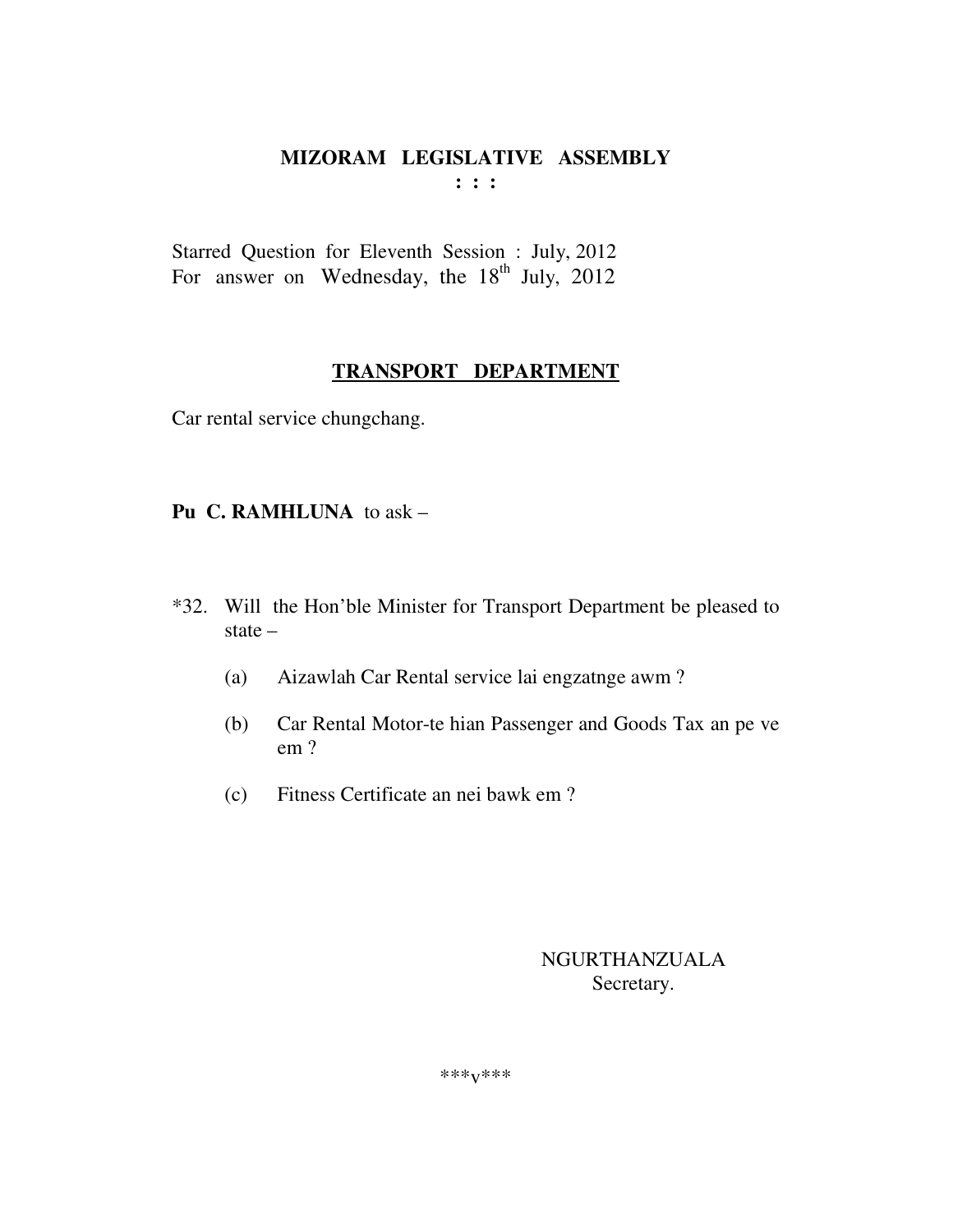Starred Question for Eleventh Session : July, 2012. For answer on Wednesday, the 18<sup>th</sup> July, 2012.

#### **HEALTH & FAMILY WELFARE DEPARTMENT**

Sairang Damdawiin Quarters leh Main building repair chungchang

#### **Pu LALDUHOMA** to ask –

\*33. Will the Hon'ble Minister for Health & Family Welfare Department be pleased to state –

Sairang Damdawiin Quarters leh Main building repair leh reconstruction chungchangah hmalak tum dan mumal tak a awm tawh em?

> NGURTHANZUALA **Secretary**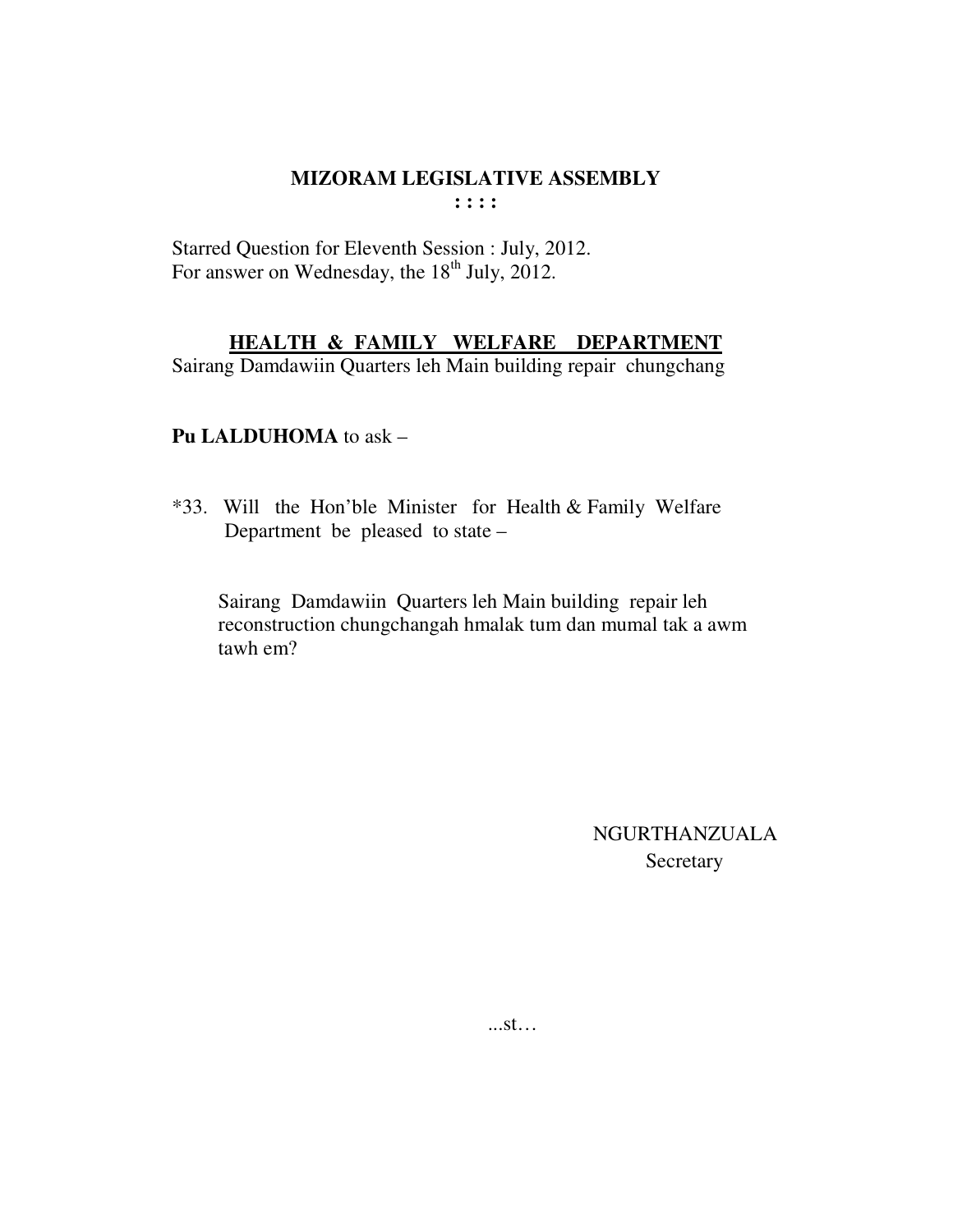Starred Question for Eleventh Session : July, 2012 For answer on Wednesday, the 18<sup>th</sup> July, 2012

## ENVIRONMENT & FORESTS DEPARTMENT

Ramsa chungchang.

Pu K. LIANZUALA to ask -

\*34. Will the Hon'ble Minister for Environment & Forests Department be pleased to state -

Mizoramah Ramsa chi hrang engzatnge awm?

**NGURTHANZUALA** Secretary.

\*\*\* $V$ \*\*\*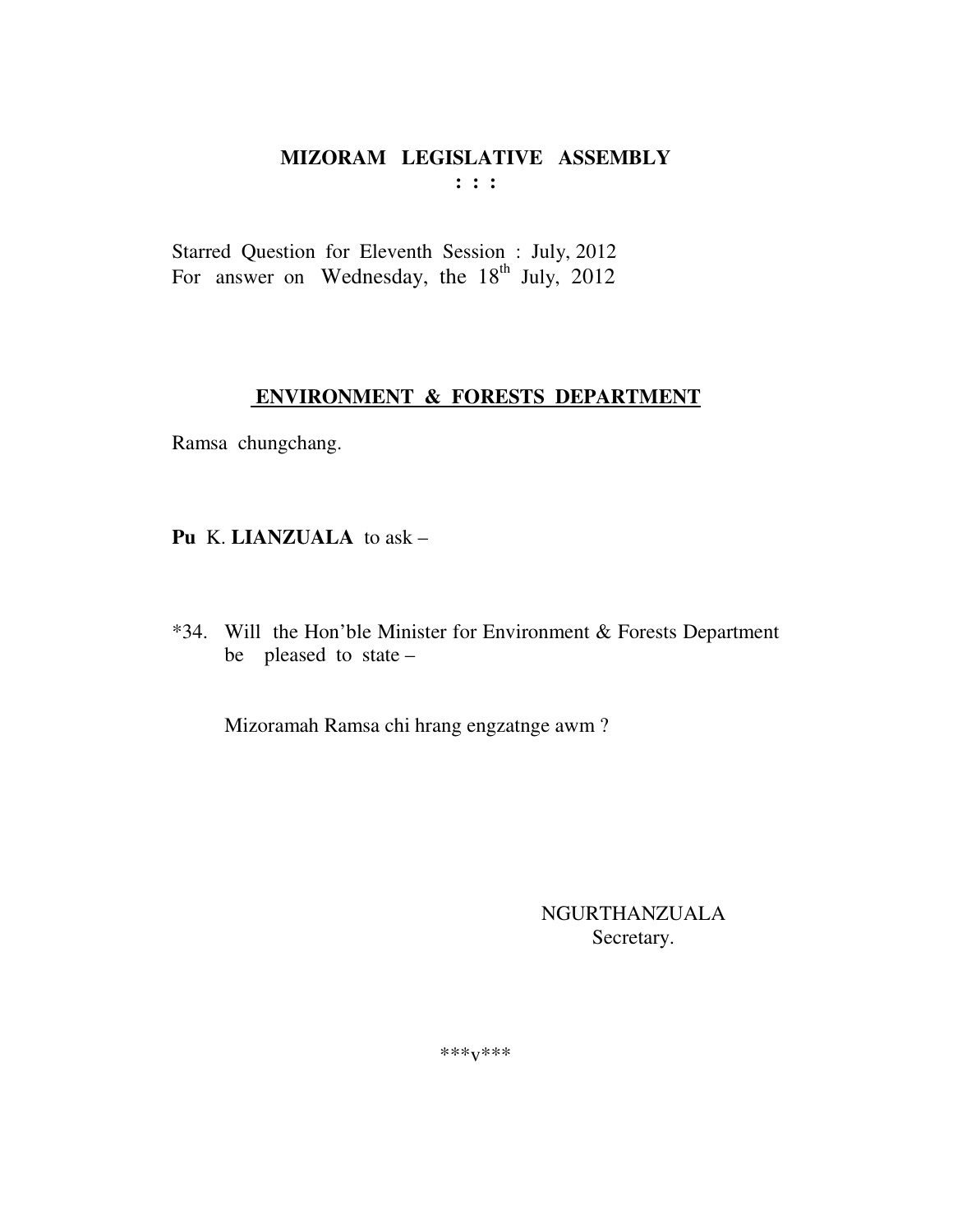Starred Question for Eleventh Session : July, 2012 For answer on Wednesday, the  $18<sup>th</sup>$  July, 2012

#### **PUBLIC HEALTH ENGINEERING DEPARTMENT**

Tuidawn siam leh Quality Control Division chungchang.

#### **Pu R.L. PIANMAWIA** to ask –

- \*35. Will the Hon'ble Minister for Public Health Engineering Department be pleased to state –
	- (a) PHE Department hmalaknaa Tuizem RCC a siam Tuidawn siamsak nghal loh te hi Tuidawn siamsak leh theih a ni angem?
	- (b) PHE Department hnuaia Ground Water and Quality Control Division hi pawisa tam zawk pek belh a ni dawn em?

NGURTHANZUALA **Secretary**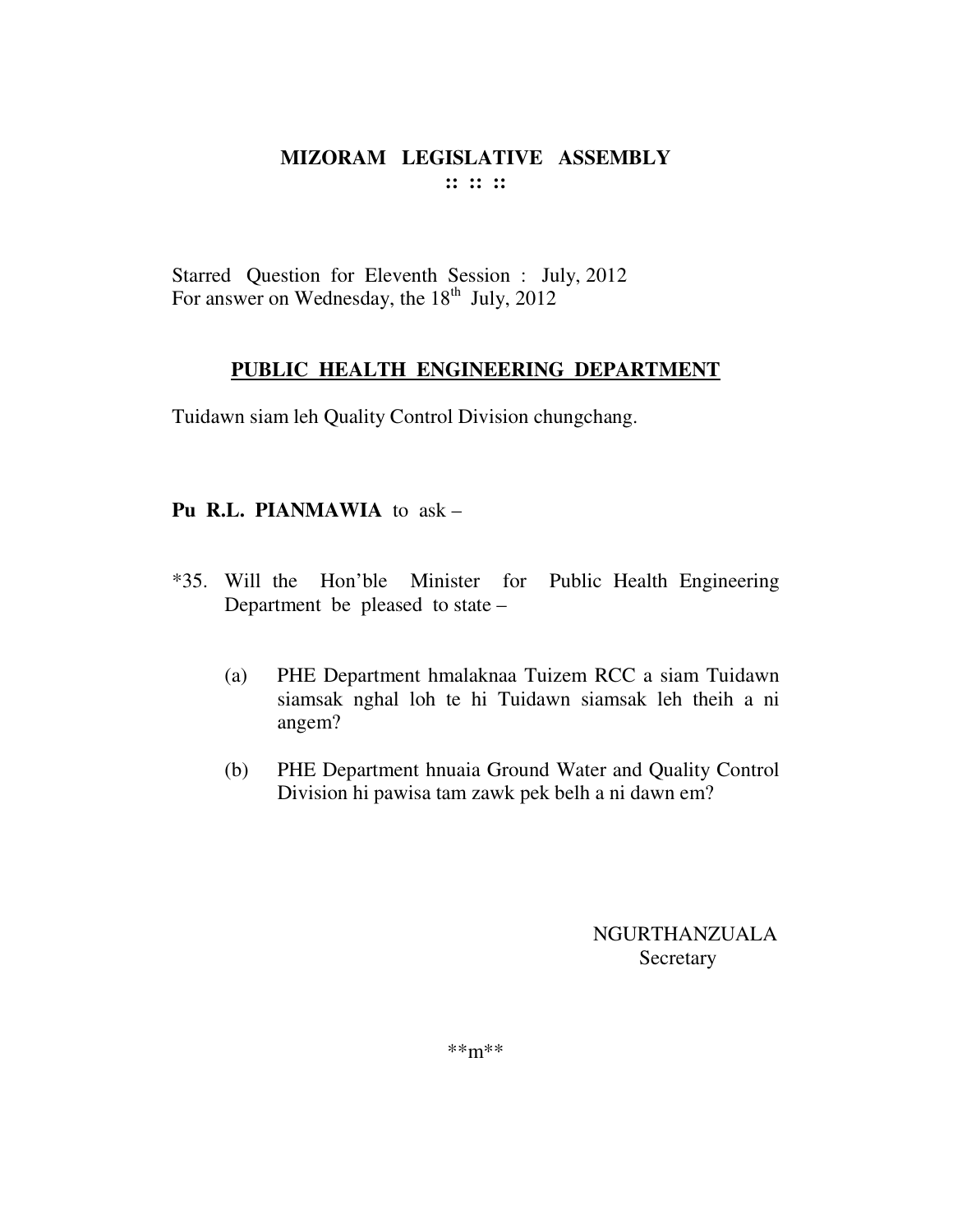Starred Question for Eleventh Session : July, 2012 For answer on Wednesday, the  $18<sup>th</sup>$  July, 2012

#### **PUBLIC HEALTH ENGINEERING DEPARTMENT**

Biate khaw tana tui lak chungchang.

#### **Pu LALTHANSANGA** to ask –

- \*36. Will the Hon'ble Minister for Public Health Engineering Department be pleased to state –
	- (a) Biate khua tana Ralvawng atanga tui lak tum hi engchennge a hna thawh anih tawh?
	- (b) Greater Water Supply Scheme Biate khua a dah tur kha engchennge a thlen ve tawh?

NGURTHANZUALA **Secretary**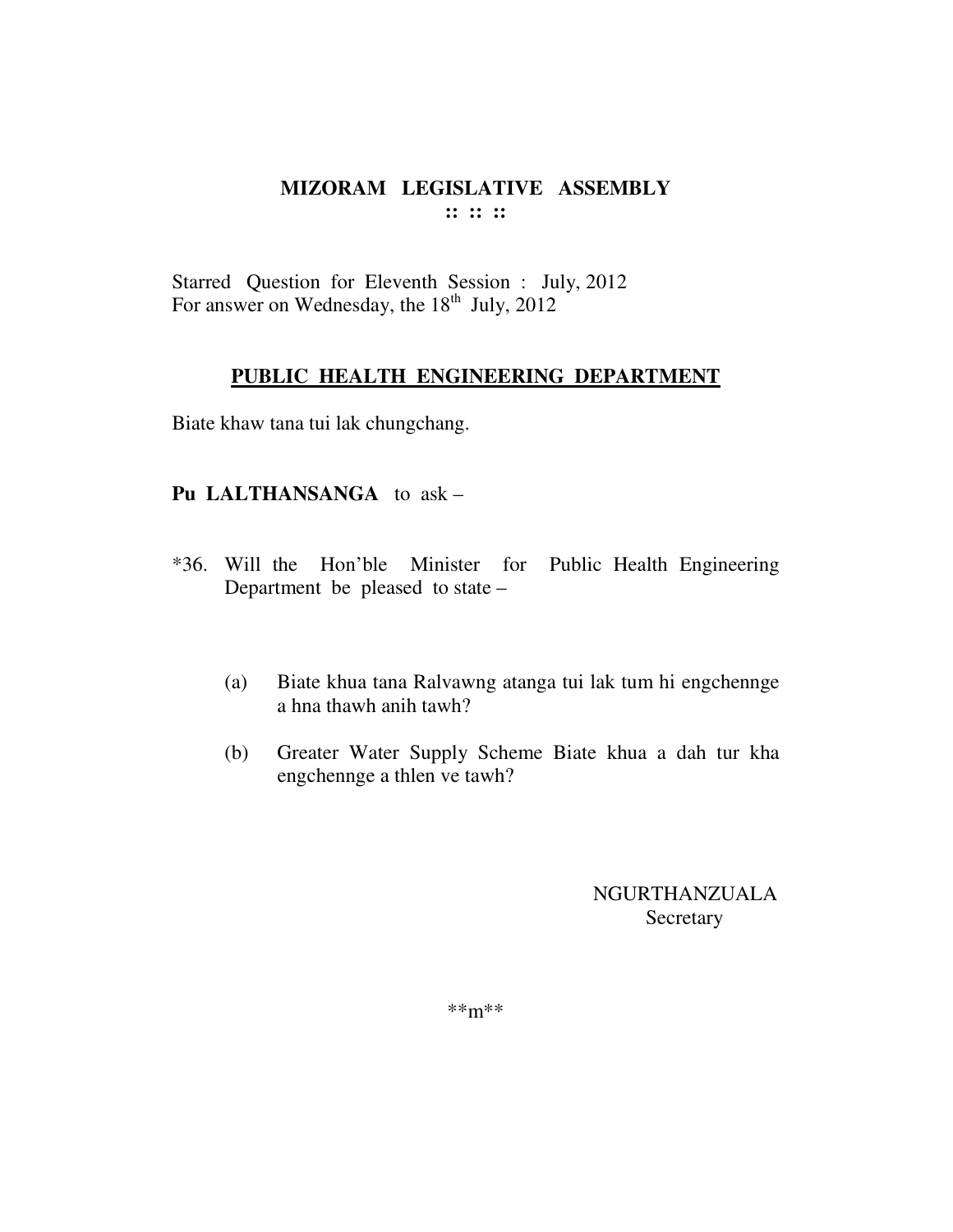Starred Question for Eleventh Session : July, 2012. For answer on Wednesday, the  $18<sup>th</sup>$  July 2012.

## **ANIMAL HUSBANDRY & VETERINARY DEPARTMENT**

NLUP hnuaia Vawk dawngtute chungchang

#### **Pu C. RAMHLUNA** to ask –

- \*37. Will the Hon'ble Minister for Animal Husbandry & Veterinary Department be pleased to state  $$ 
	- a) NLUP hnuaia Vawk dawng tur te hi chhungkua engzatnge an nih, district wise-in min hrilh thei em ?
	- b) Vawk note hi anmahni lei tur nge sorkar hian a pe ang ?
	- c) Sorkar pek tur anih chuan chhungkaw engzatnge a pek tawh ? Vawk engzatnge pek a nih tawh ?
	- d) A bak hi engtik hunah nge pek an nih ang ?

NGURTHANZUALA **Secretary** 

….h…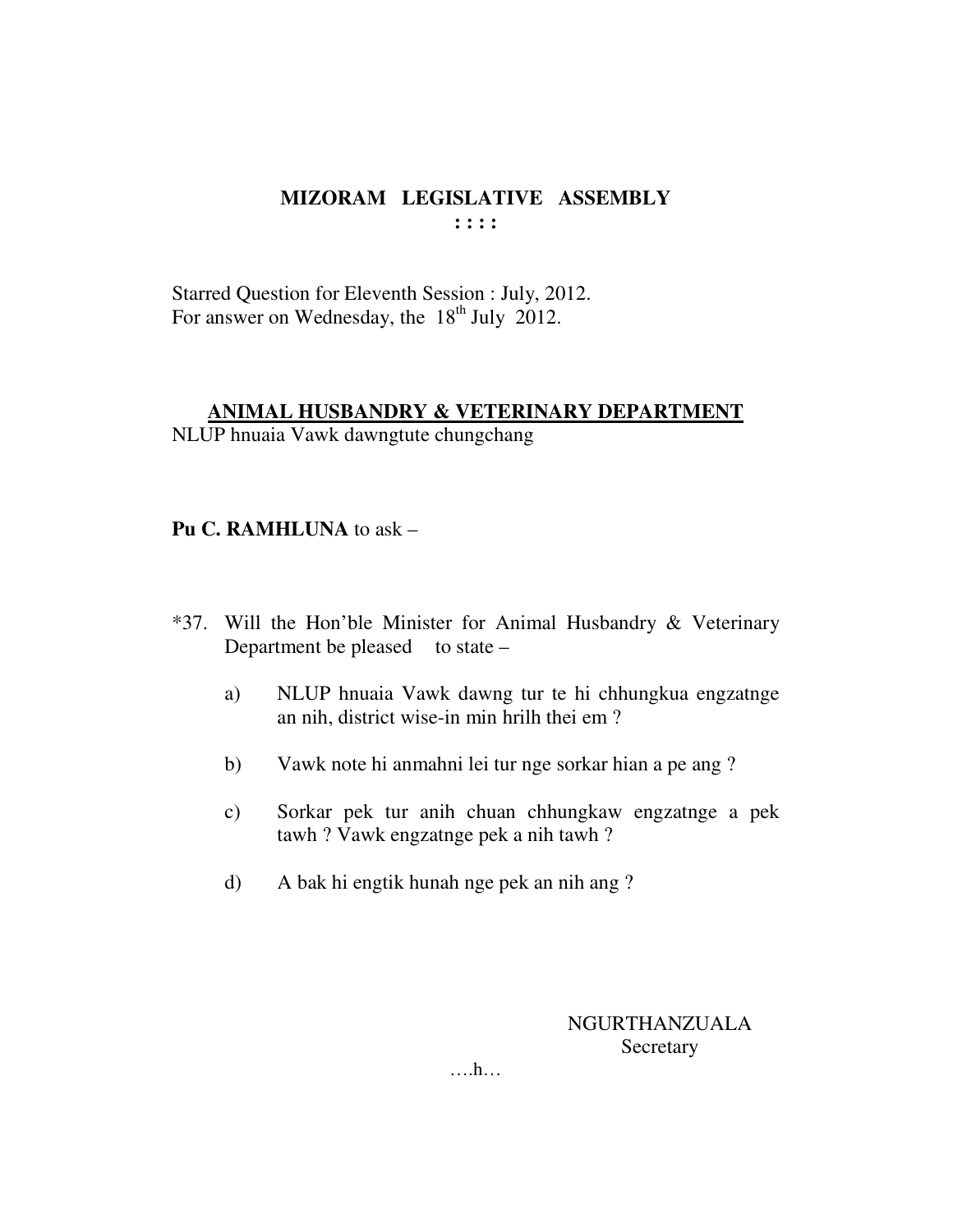Starred Question for Eleventh Session : July, 2012. For answer on Wednesday, the  $18<sup>th</sup>$  July 2012.

## **ENVIRONMENT & FORESTS DEPARTMENT**

Hmunphiah chungchang

#### **Pu K. LIANTLINGA** to ask –

- \*38. Will the Hon'ble Minister for Environment & Forests Department be pleased to state –
	- a) Kum 2011-2012 chhung hian Mizoram atangin Hmunphiah Metric tonne engzatnge hralh chhuah anih min hrilh thei em ?
	- b) Kum 2011-2012 chhung hian Hmunphiah atang hian Royalty engzatnge kan hmuh ? Royalty lak dan rate min hrilh thei em ?

NGURTHANZUALA Secretary

….h…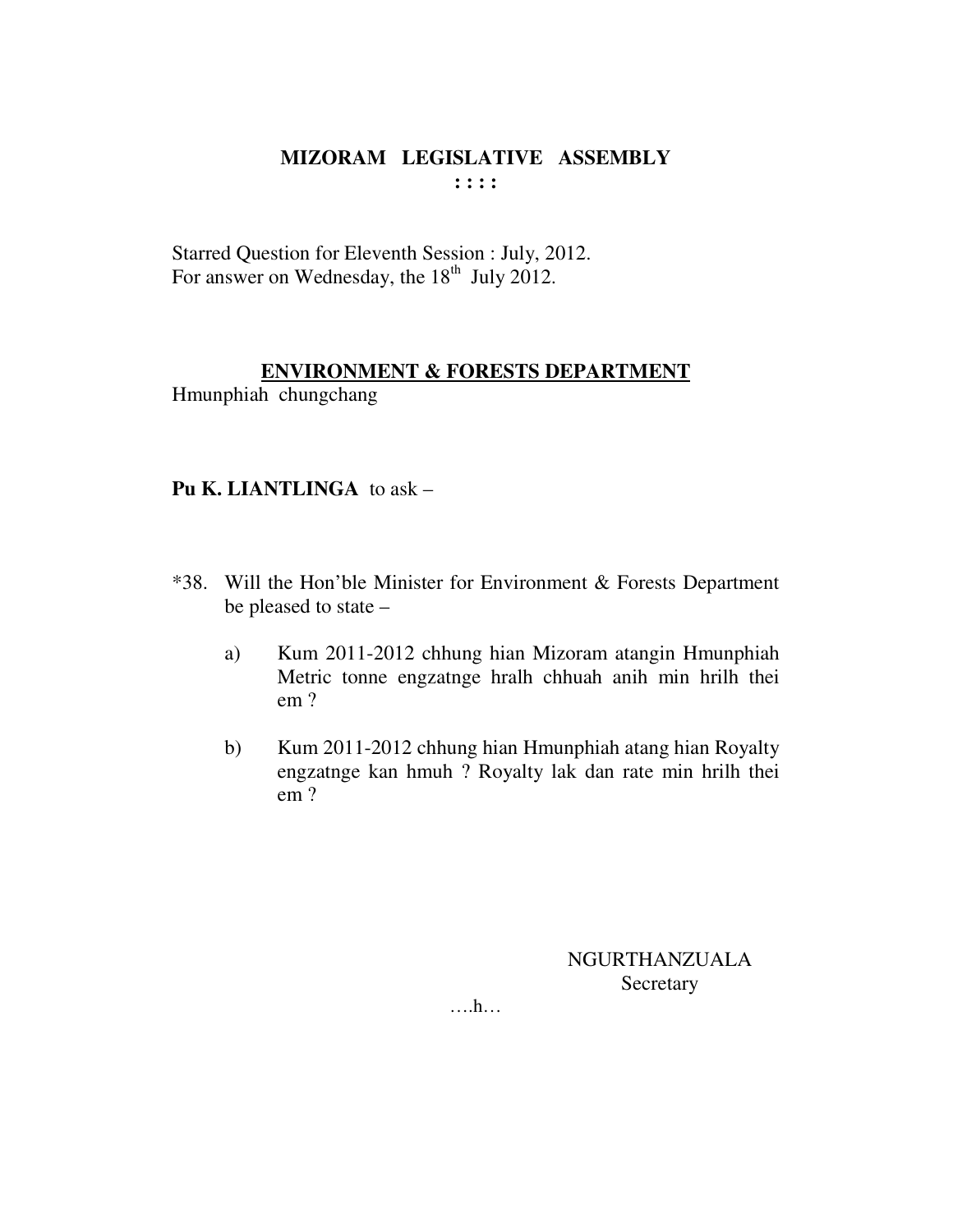#### MIZORAM LEGISLATIVE ASSEMBLY  $\mathbf{1}$ :  $\mathbf{1}$

Starred Question for Eleventh Session : July, 2012. For answer on Wednesday, the 18<sup>th</sup> July 2012.

#### **HEALTH & FAMILY WELFARE DEPARTMENT**

ADB atanga sum hmuh chungchang

#### Pu T.T.ZOTHANSANGA to ask -

\*39. Will the Hon'ble Minister for Health & Family Welfare Department be pleased to state –

Mizoram Health Care scheme atan ADB atangin sum engzatnge hmuh a nih?

> **NGURTHANZUALA** Secretary

 $\dots h\dots$